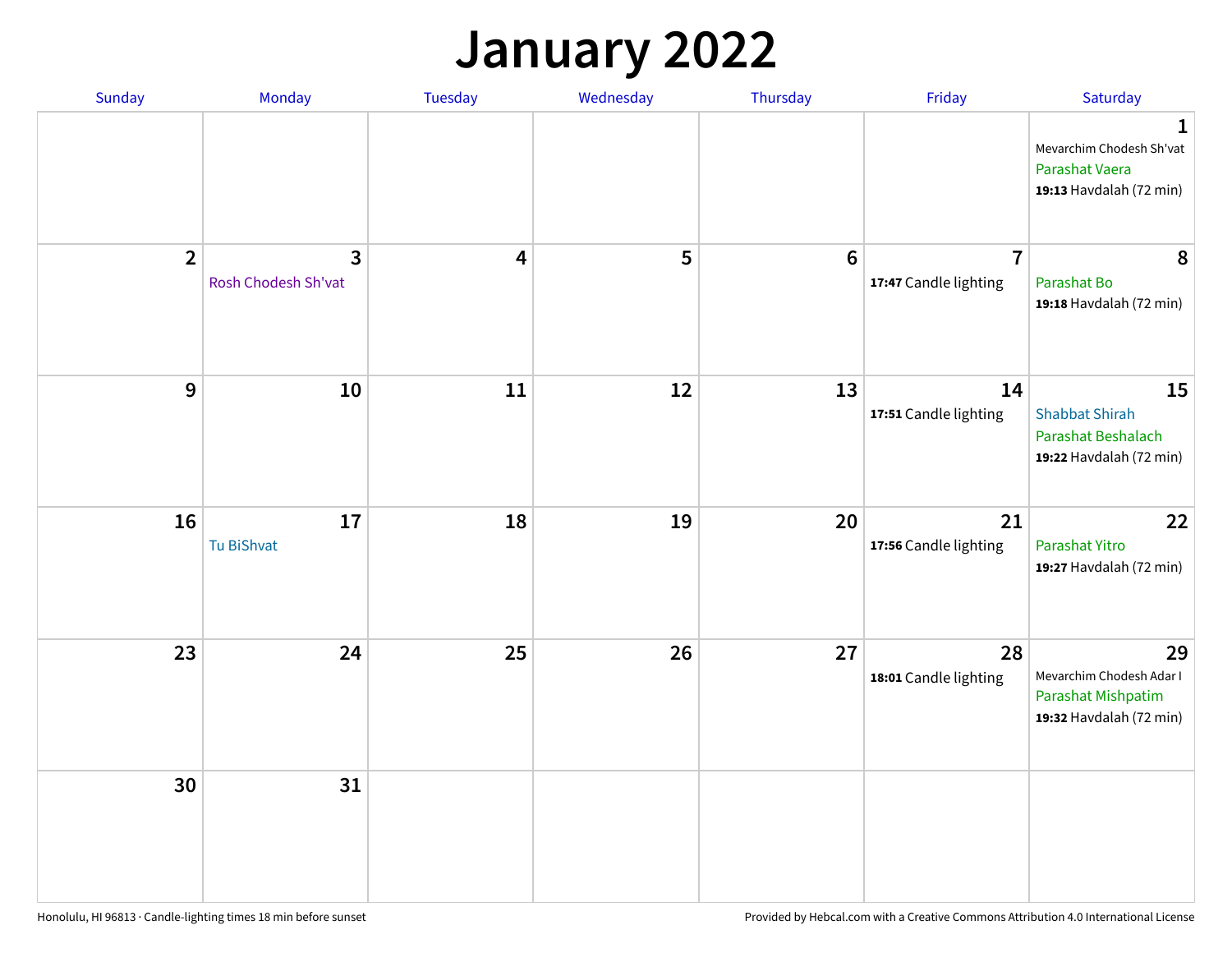# **February 2022**

| Sunday | Monday                  | <b>Tuesday</b>                      | Wednesday                           | Thursday     | Friday                      | Saturday                                                                                                   |
|--------|-------------------------|-------------------------------------|-------------------------------------|--------------|-----------------------------|------------------------------------------------------------------------------------------------------------|
|        |                         | $\mathbf{1}$<br>Rosh Chodesh Adar I | $\mathbf{2}$<br>Rosh Chodesh Adar I | $\mathbf{3}$ | 4<br>18:05 Candle lighting  | 5<br>Parashat Terumah<br>19:36 Havdalah (72 min)                                                           |
| $6\,$  | $\overline{\mathbf{7}}$ | 8                                   | 9                                   | 10           | 11<br>18:09 Candle lighting | 12<br>Parashat Tetzaveh<br>19:40 Havdalah (72 min)                                                         |
| 13     | 14                      | 15<br><b>Purim Katan</b>            | 16                                  | 17           | 18<br>18:12 Candle lighting | 19<br>Parashat Ki Tisa<br>19:43 Havdalah (72 min)                                                          |
| 20     | 21                      | 22                                  | 23                                  | 24           | 25<br>18:16 Candle lighting | 26<br><b>Shabbat Shekalim</b><br>Mevarchim Chodesh Adar II<br>Parashat Vayakhel<br>19:47 Havdalah (72 min) |
| 27     | 28                      |                                     |                                     |              |                             |                                                                                                            |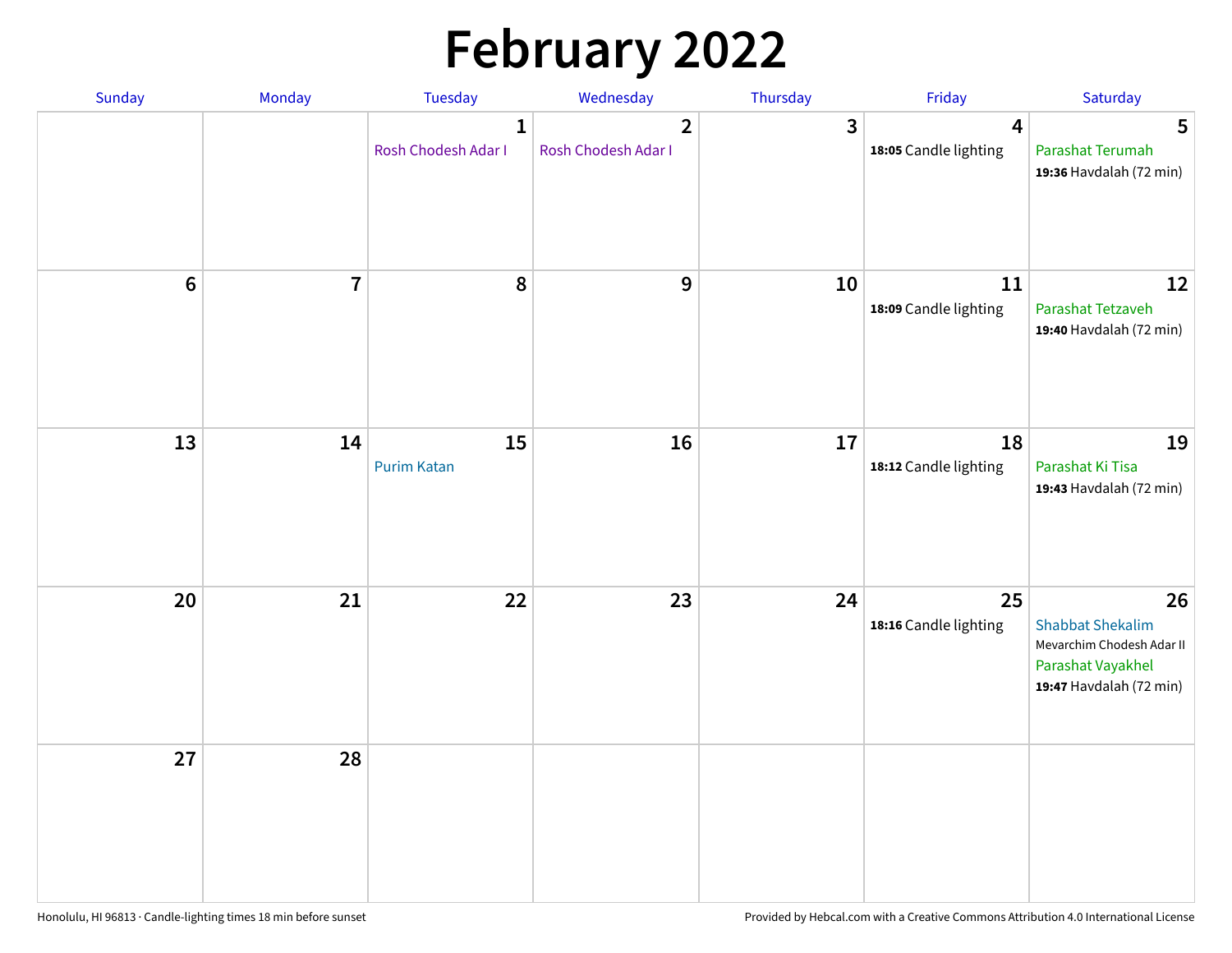## **March 2022**

| Sunday         | Monday         | <b>Tuesday</b> | Wednesday                                                                                | Thursday                  | Friday                                              | Saturday                                                                                            |
|----------------|----------------|----------------|------------------------------------------------------------------------------------------|---------------------------|-----------------------------------------------------|-----------------------------------------------------------------------------------------------------|
|                |                | $\mathbf{1}$   | $\overline{2}$                                                                           | 3<br>Rosh Chodesh Adar II | 4<br>Rosh Chodesh Adar II<br>18:18 Candle lighting  | 5<br>Parashat Pekudei<br>19:49 Havdalah (72 min)                                                    |
| $6\phantom{1}$ | $\overline{7}$ | 8              | 9                                                                                        | 10                        | 11<br>18:21 Candle lighting                         | 12<br><b>Shabbat Zachor</b><br>Parashat Vayikra<br>19:52 Havdalah (72 min)                          |
| 13             | 14             | 15             | 16<br>05:33 Fast begins<br><b>Ta'anit Esther</b><br>19:08 Fast ends<br><b>Erev Purim</b> | 17<br>Purim               | 18<br><b>Shushan Purim</b><br>18:23 Candle lighting | 19<br>Parashat Tzav<br>19:54 Havdalah (72 min)                                                      |
| 20             | 21             | 22             | 23                                                                                       | 24                        | 25<br>18:26 Candle lighting                         | 26<br><b>Shabbat Parah</b><br>Mevarchim Chodesh Nisan<br>Parashat Shmini<br>19:56 Havdalah (72 min) |
| 27             | 28             | 29             | 30                                                                                       | 31                        |                                                     |                                                                                                     |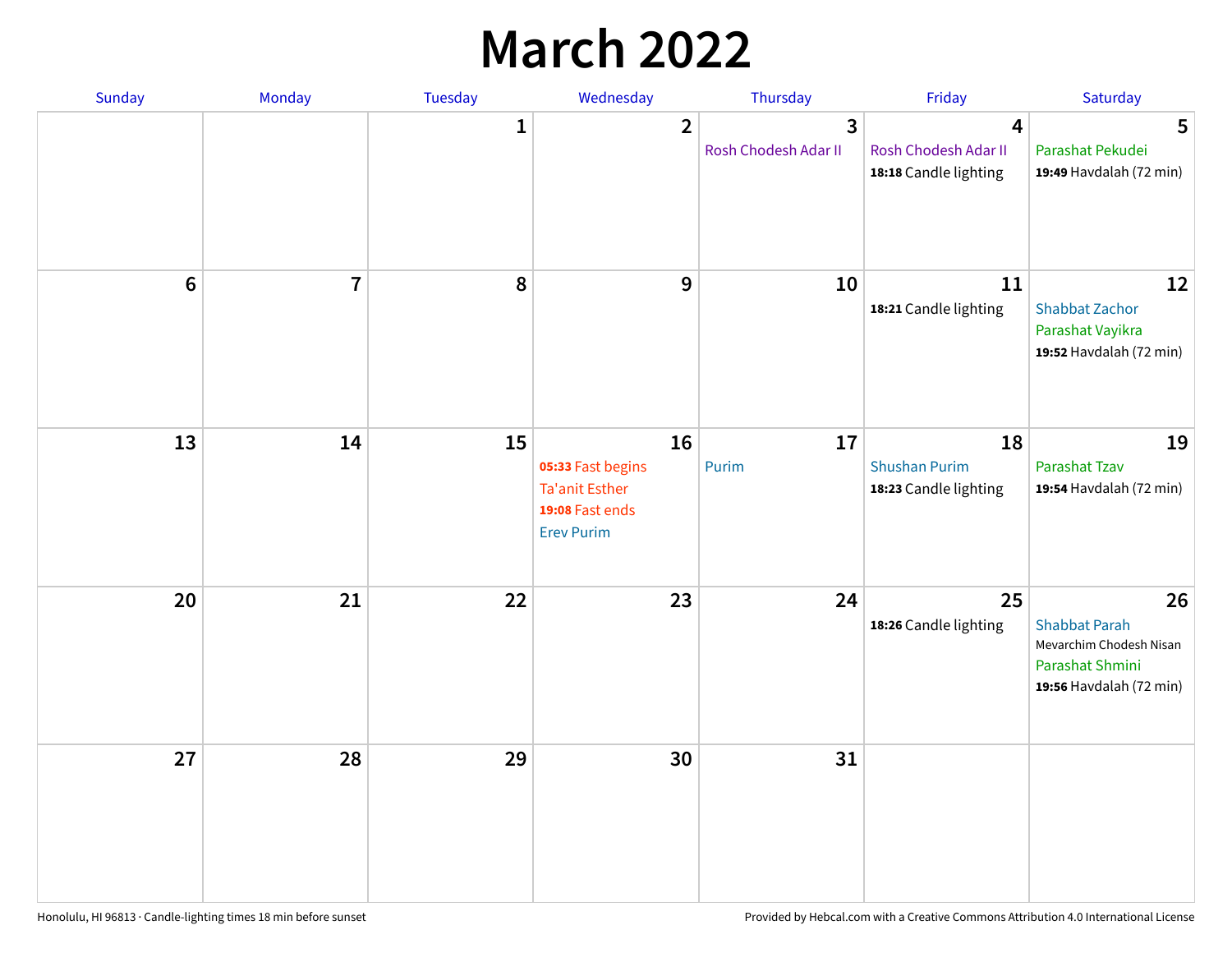## **April 2022**

| <b>Sunday</b>                                     | Monday                  | <b>Tuesday</b>         | Wednesday             | Thursday                                        | Friday                                                                                            | Saturday                                                                                                                     |
|---------------------------------------------------|-------------------------|------------------------|-----------------------|-------------------------------------------------|---------------------------------------------------------------------------------------------------|------------------------------------------------------------------------------------------------------------------------------|
|                                                   |                         |                        |                       |                                                 | 1<br>18:28 Candle lighting                                                                        | $\overline{2}$<br><b>Shabbat HaChodesh</b><br><b>Rosh Chodesh Nisan</b><br><b>Parashat Tazria</b><br>19:59 Havdalah (72 min) |
| 3                                                 | 4                       | 5                      | $\bf 6$               | $\overline{7}$                                  | 8<br>18:30 Candle lighting                                                                        | 9<br><b>Shabbat HaGadol</b><br>Parashat Metzora<br>20:01 Havdalah (72 min)                                                   |
| 10                                                | 11<br>Yom HaAliyah      | 12                     | 13                    | 14                                              | 15<br>05:04 Fast begins<br><b>Ta'anit Bechorot</b><br><b>Erev Pesach</b><br>18:32 Candle lighting | 16<br>Pesach I<br>20:03 Candle lighting                                                                                      |
| 17<br><b>Pesach II</b><br>20:03 Havdalah (72 min) | 18<br>Pesach III (CH"M) | 19<br>Pesach IV (CH"M) | 20<br>Pesach V (CH"M) | 21<br>Pesach VI (CH"M)<br>18:34 Candle lighting | 22<br><b>Pesach VII</b><br>18:35 Candle lighting                                                  | 23<br><b>Pesach VIII</b><br>20:06 Havdalah (72 min)                                                                          |
| 24                                                | 25                      | 26                     | 27                    | 28<br>Yom HaShoah                               | 29<br>18:37 Candle lighting                                                                       | 30<br>Mevarchim Chodesh Iyyar<br>Parashat Achrei Mot<br>20:08 Havdalah (72 min)                                              |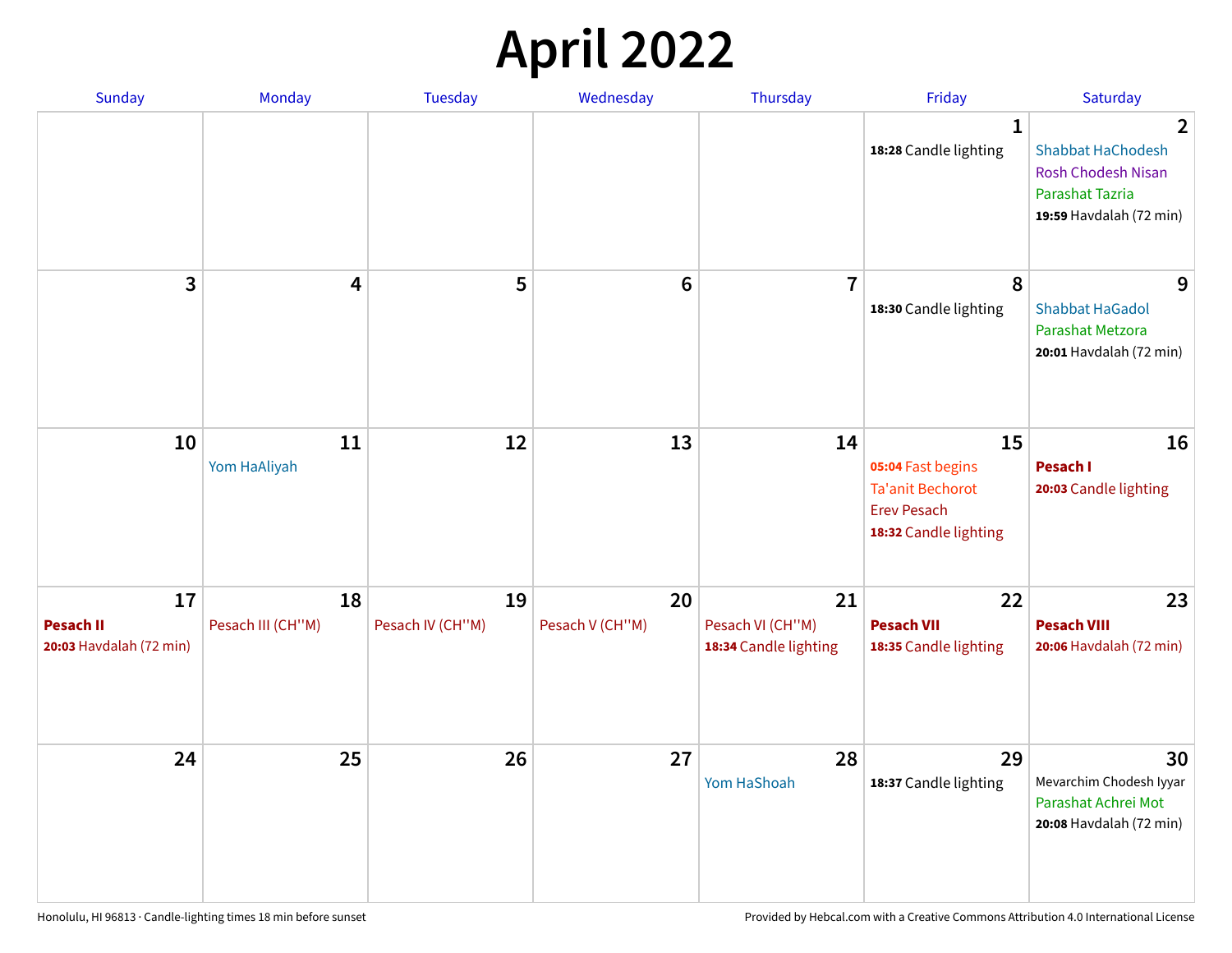## **May 2022**

| Sunday                             | Monday                               | Tuesday                         | Wednesday          | Thursday            | Friday                                   | Saturday                                                                        |
|------------------------------------|--------------------------------------|---------------------------------|--------------------|---------------------|------------------------------------------|---------------------------------------------------------------------------------|
| $\mathbf{1}$<br>Rosh Chodesh Iyyar | $\overline{2}$<br>Rosh Chodesh Iyyar | 3                               | 4<br>Yom HaZikaron | 5<br>Yom HaAtzma'ut | $6\phantom{1}6$<br>18:40 Candle lighting | 7<br>Parashat Kedoshim<br>20:11 Havdalah (72 min)                               |
| 8                                  | 9                                    | 10                              | 11                 | 12                  | 13<br>18:43 Candle lighting              | 14<br><b>Parashat Emor</b><br>20:14 Havdalah (72 min)                           |
| 15<br>Pesach Sheni                 | 16                                   | 17                              | 18                 | 19<br>Lag BaOmer    | 20<br>18:46 Candle lighting              | 21<br>Parashat Behar<br>20:17 Havdalah (72 min)                                 |
| 22                                 | 23                                   | 24                              | 25                 | 26                  | 27<br>18:49 Candle lighting              | 28<br>Mevarchim Chodesh Sivan<br>Parashat Bechukotai<br>20:20 Havdalah (72 min) |
| 29<br>Yom Yerushalayim             | 30                                   | 31<br><b>Rosh Chodesh Sivan</b> |                    |                     |                                          |                                                                                 |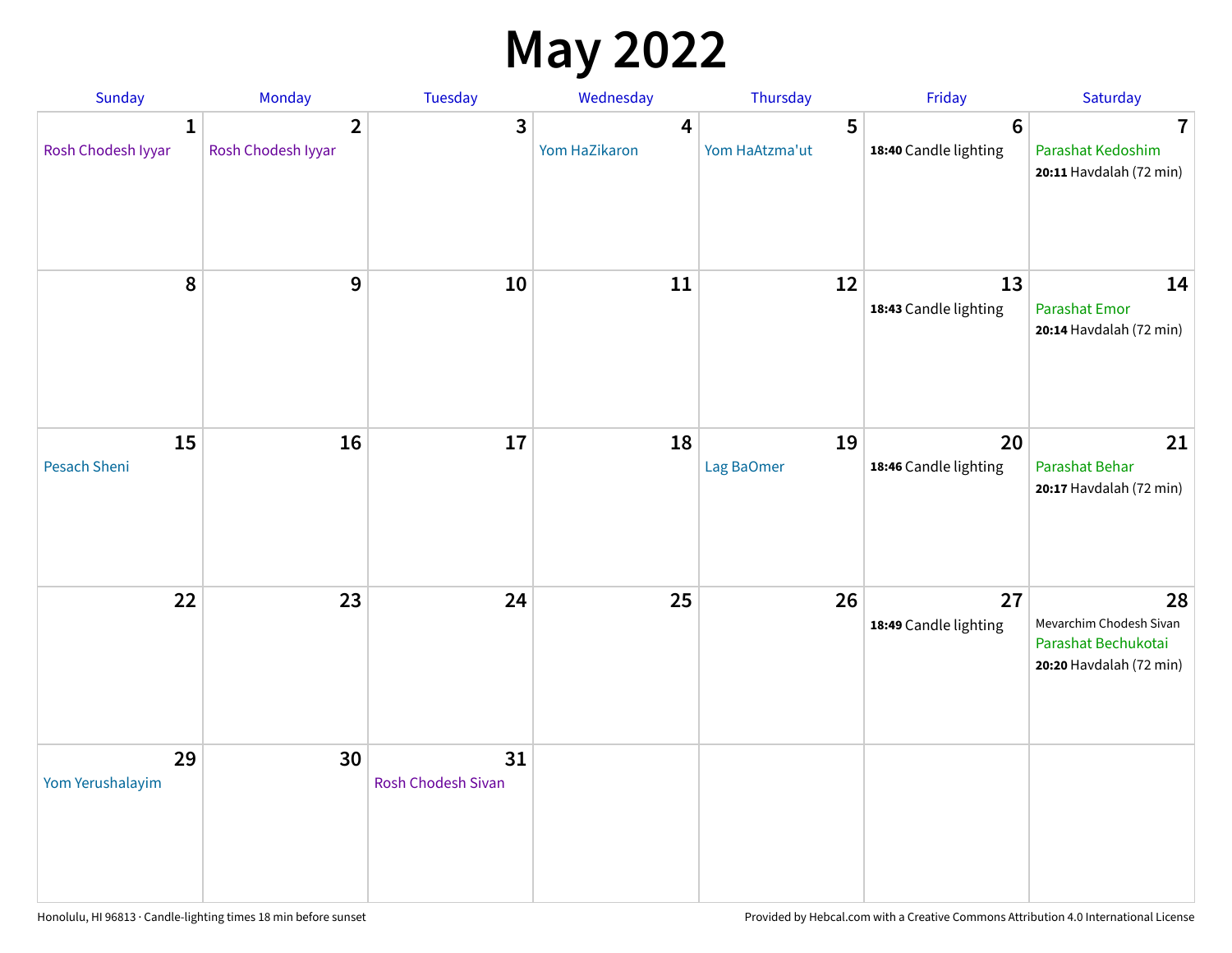#### **June 2022**

| Sunday                                                      | Monday                                            | Tuesday        | Wednesday                       | Thursday                        | Friday                      | Saturday                                                                     |
|-------------------------------------------------------------|---------------------------------------------------|----------------|---------------------------------|---------------------------------|-----------------------------|------------------------------------------------------------------------------|
|                                                             |                                                   |                | 1                               | $\overline{2}$                  | 3<br>18:52 Candle lighting  | 4<br><b>Erev Shavuot</b><br>Parashat Bamidbar<br>20:23 Candle lighting       |
| $5\phantom{a}$<br><b>Shavuot I</b><br>20:23 Candle lighting | 6<br><b>Shavuot II</b><br>20:24 Havdalah (72 min) | $\overline{7}$ | 8                               | 9                               | 10<br>18:55 Candle lighting | 11<br>Parashat Nasso<br>20:26 Havdalah (72 min)                              |
| 12                                                          | 13                                                | 14             | 15                              | 16                              | 17<br>18:57 Candle lighting | 18<br>Parashat Beha'alotcha<br>20:28 Havdalah (72 min)                       |
| 19                                                          | 20                                                | 21             | 22                              | 23                              | 24<br>18:58 Candle lighting | 25<br>Mevarchim Chodesh Tamuz<br>Parashat Sh'lach<br>20:29 Havdalah (72 min) |
| 26                                                          | 27                                                | 28             | 29<br><b>Rosh Chodesh Tamuz</b> | 30<br><b>Rosh Chodesh Tamuz</b> |                             |                                                                              |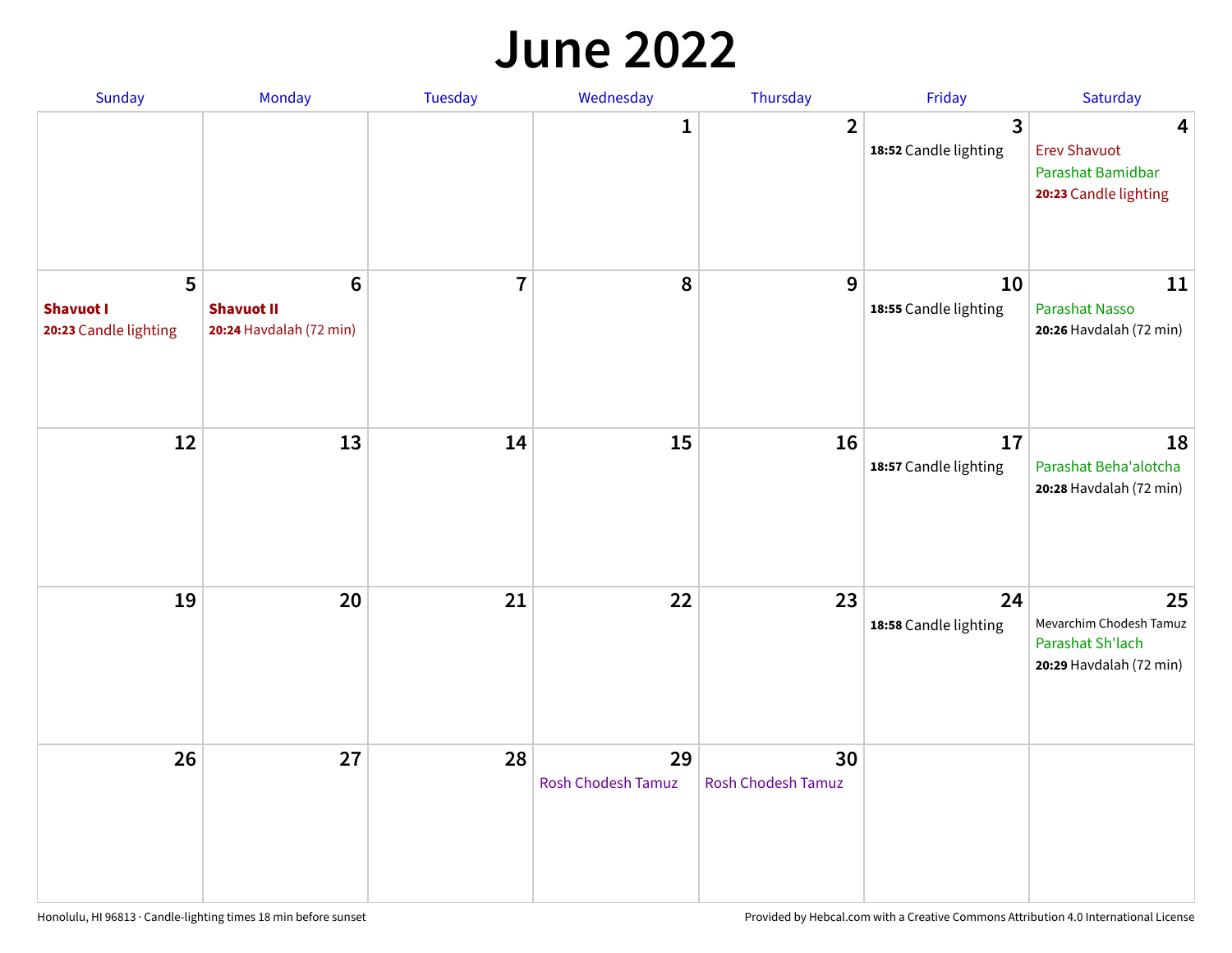## **July 2022**

| Sunday                                                           | Monday | Tuesday | Wednesday      | Thursday       | Friday                                         | Saturday                                                                         |
|------------------------------------------------------------------|--------|---------|----------------|----------------|------------------------------------------------|----------------------------------------------------------------------------------|
|                                                                  |        |         |                |                | $\mathbf{1}$<br>18:59 Candle lighting          | $\overline{2}$<br>Parashat Korach<br>20:30 Havdalah (72 min)                     |
| $\overline{\mathbf{3}}$                                          | 4      | 5       | $6\phantom{1}$ | $\overline{7}$ | 8<br>18:59 Candle lighting                     | 9<br><b>Parashat Chukat</b><br>20:29 Havdalah (72 min)                           |
| 10                                                               | 11     | 12      | 13             | 14             | 15<br>18:58 Candle lighting                    | 16<br><b>Parashat Balak</b><br>20:28 Havdalah (72 min)                           |
| 17<br>04:45 Fast begins<br><b>Tzom Tammuz</b><br>19:45 Fast ends | 18     | 19      | 20             | 21             | 22<br>18:56 Candle lighting                    | 23<br>Mevarchim Chodesh Av<br><b>Parashat Pinchas</b><br>20:26 Havdalah (72 min) |
| 24                                                               | 25     | 26      | 27             | 28             | 29<br>Rosh Chodesh Av<br>18:53 Candle lighting | 30<br>Parashat Matot-Masei<br>20:23 Havdalah (72 min)                            |
| 31                                                               |        |         |                |                |                                                |                                                                                  |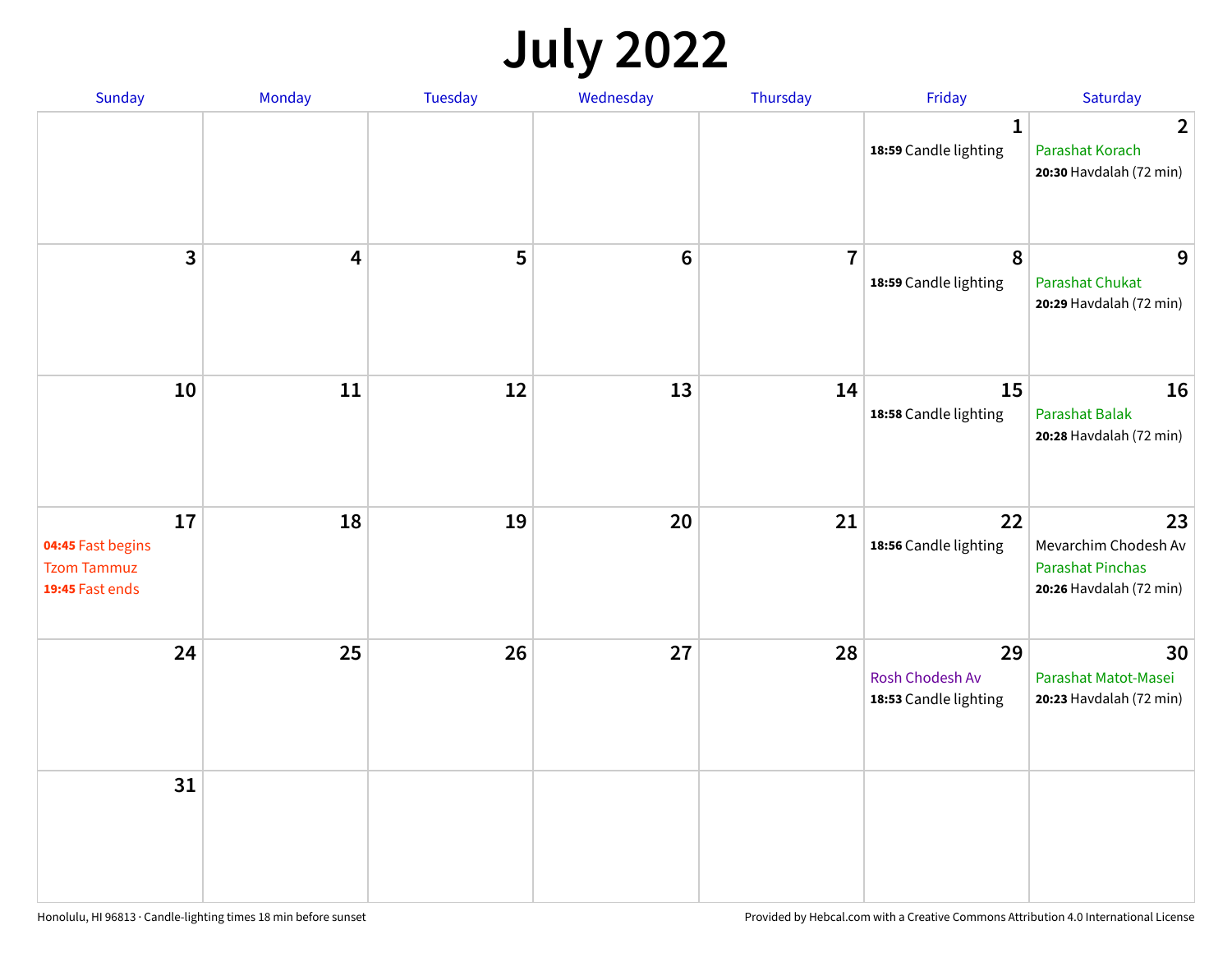## **August 2022**

| Sunday                                                      | Monday       | Tuesday                 | Wednesday | Thursday | Friday                                 | Saturday                                                                                                                         |
|-------------------------------------------------------------|--------------|-------------------------|-----------|----------|----------------------------------------|----------------------------------------------------------------------------------------------------------------------------------|
|                                                             | $\mathbf{1}$ | $\overline{\mathbf{2}}$ | 3         | 4        | 5<br>18:49 Candle lighting             | $6\phantom{1}6$<br><b>Shabbat Chazon</b><br>19:07 Fast begins<br>Erev Tish'a B'Av<br>Parashat Devarim<br>20:19 Havdalah (72 min) |
| $\overline{1}$<br>Tish'a B'Av (observed)<br>19:35 Fast ends | 8            | 9                       | 10        | 11       | 12<br>Tu B'Av<br>18:45 Candle lighting | 13<br><b>Shabbat Nachamu</b><br>Parashat Vaetchanan<br>20:15 Havdalah (72 min)                                                   |
| 14                                                          | 15           | 16                      | 17        | 18       | 19<br>18:40 Candle lighting            | 20<br>Mevarchim Chodesh Elul<br><b>Parashat Eikev</b><br>20:09 Havdalah (72 min)                                                 |
| 21                                                          | 22           | 23                      | 24        | 25       | 26<br>18:34 Candle lighting            | 27<br><b>Rosh Chodesh Elul</b><br>Parashat Re'eh<br>20:04 Havdalah (72 min)                                                      |
| 28<br>Rosh Hashana LaBehemot<br>Rosh Chodesh Elul           | 29           | 30                      | 31        |          |                                        |                                                                                                                                  |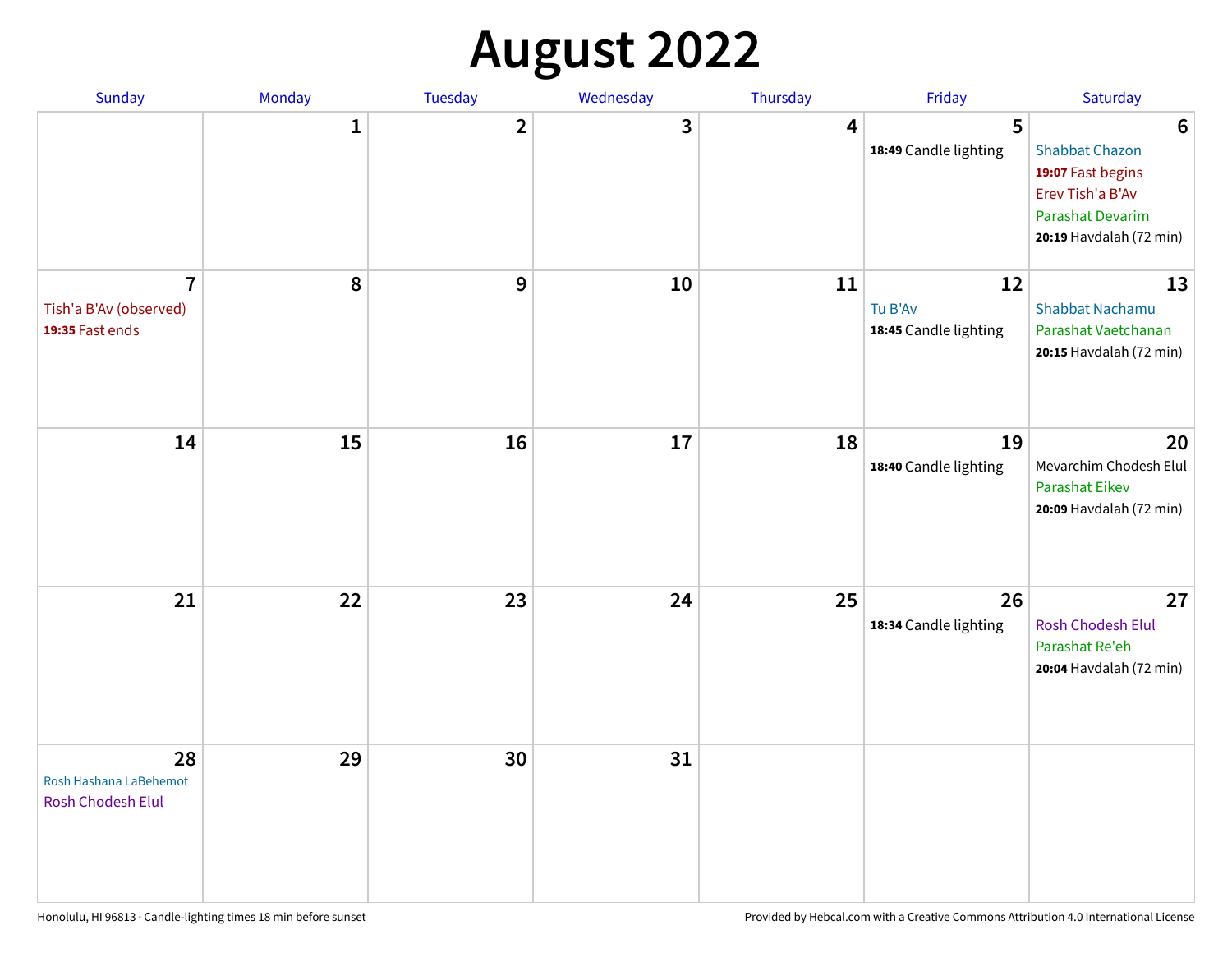## **September 2022**

| Sunday                                           | Monday                                           | <b>Tuesday</b>                                          | Wednesday                                                          | Thursday     | Friday                                | Saturday                                                           |
|--------------------------------------------------|--------------------------------------------------|---------------------------------------------------------|--------------------------------------------------------------------|--------------|---------------------------------------|--------------------------------------------------------------------|
|                                                  |                                                  |                                                         |                                                                    | $\mathbf{1}$ | $\mathbf{2}$<br>18:28 Candle lighting | 3<br><b>Parashat Shoftim</b><br>19:57 Havdalah (72 min)            |
| 4                                                | 5                                                | $\bf 6$                                                 | $\overline{\mathbf{I}}$                                            | 8            | 9<br>18:21 Candle lighting            | 10<br>Parashat Ki Teitzei<br>19:51 Havdalah (72 min)               |
| 11                                               | 12                                               | 13                                                      | 14                                                                 | 15           | 16<br>18:15 Candle lighting           | 17<br>Leil Selichot<br>Parashat Ki Tavo<br>19:44 Havdalah (72 min) |
| 18                                               | 19                                               | 20                                                      | 21                                                                 | 22           | 23<br>18:08 Candle lighting           | 24<br>Parashat Nitzavim<br>19:37 Havdalah (72 min)                 |
| 25<br>Erev Rosh Hashana<br>18:06 Candle lighting | 26<br>Rosh Hashana 5783<br>19:35 Candle lighting | 27<br><b>Rosh Hashana II</b><br>19:35 Havdalah (72 min) | 28<br>05:16 Fast begins<br><b>Tzom Gedaliah</b><br>18:48 Fast ends | 29           | 30<br>18:01 Candle lighting           |                                                                    |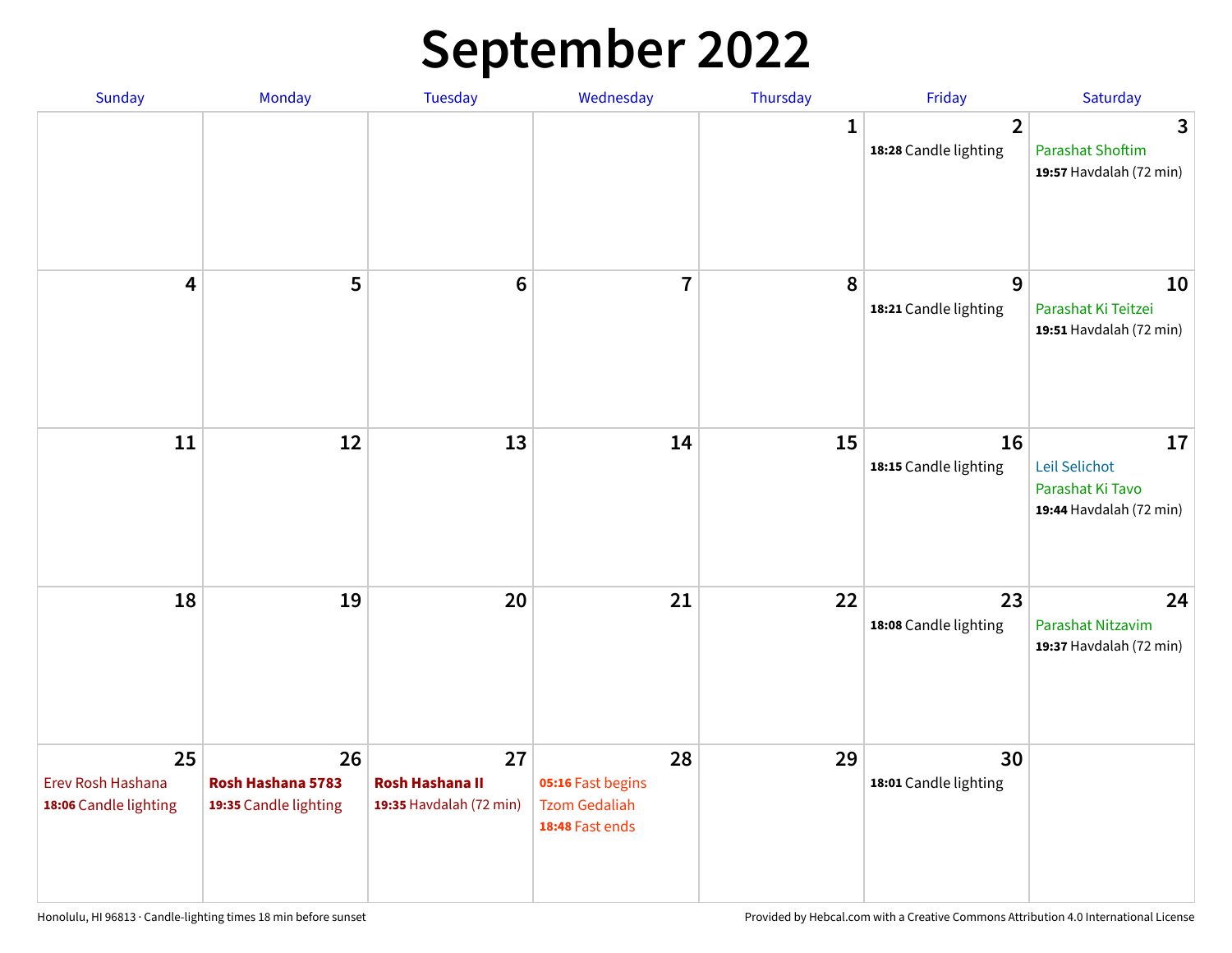## **October 2022**

| Sunday                                                   | Monday                                               | <b>Tuesday</b>                                        | Wednesday                                         | Thursday               | Friday                                         | Saturday                                                                         |
|----------------------------------------------------------|------------------------------------------------------|-------------------------------------------------------|---------------------------------------------------|------------------------|------------------------------------------------|----------------------------------------------------------------------------------|
|                                                          |                                                      |                                                       |                                                   |                        |                                                | 1<br><b>Shabbat Shuva</b><br>Parashat Vayeilech<br>19:31 Havdalah (72 min)       |
| $\overline{2}$                                           | $\overline{\mathbf{3}}$                              | 4<br><b>Erev Yom Kippur</b><br>17:58 Candle lighting  | 5<br><b>Yom Kippur</b><br>19:27 Havdalah (72 min) | 6                      | $\overline{7}$<br>17:55 Candle lighting        | 8<br>Parashat Ha'Azinu<br>19:24 Havdalah (72 min)                                |
| 9<br><b>Erev Sukkot</b><br>17:53 Candle lighting         | 10<br><b>Sukkot I</b><br>19:23 Candle lighting       | 11<br><b>Sukkot II</b><br>19:22 Havdalah (72 min)     | 12<br>Sukkot III (CH"M)                           | 13<br>Sukkot IV (CH"M) | 14<br>Sukkot V (CH"M)<br>17:49 Candle lighting | 15<br>Sukkot VI (CH"M)<br>19:19 Havdalah (72 min)                                |
| 16<br>Sukkot VII (Hoshana Raba)<br>17:47 Candle lighting | 17<br><b>Shmini Atzeret</b><br>19:17 Candle lighting | 18<br><b>Simchat Torah</b><br>19:16 Havdalah (72 min) | 19                                                | 20                     | 21<br>17:44 Candle lighting                    | 22<br>Mevarchim Chodesh Cheshvan<br>Parashat Bereshit<br>19:13 Havdalah (72 min) |
| 23                                                       | 24                                                   | 25<br>Rosh Chodesh Cheshvan                           | 26<br>Rosh Chodesh Cheshvan                       | 27                     | 28<br>17:39 Candle lighting                    | 29<br><b>Parashat Noach</b><br>19:09 Havdalah (72 min)                           |
| 30                                                       | 31                                                   |                                                       |                                                   |                        |                                                |                                                                                  |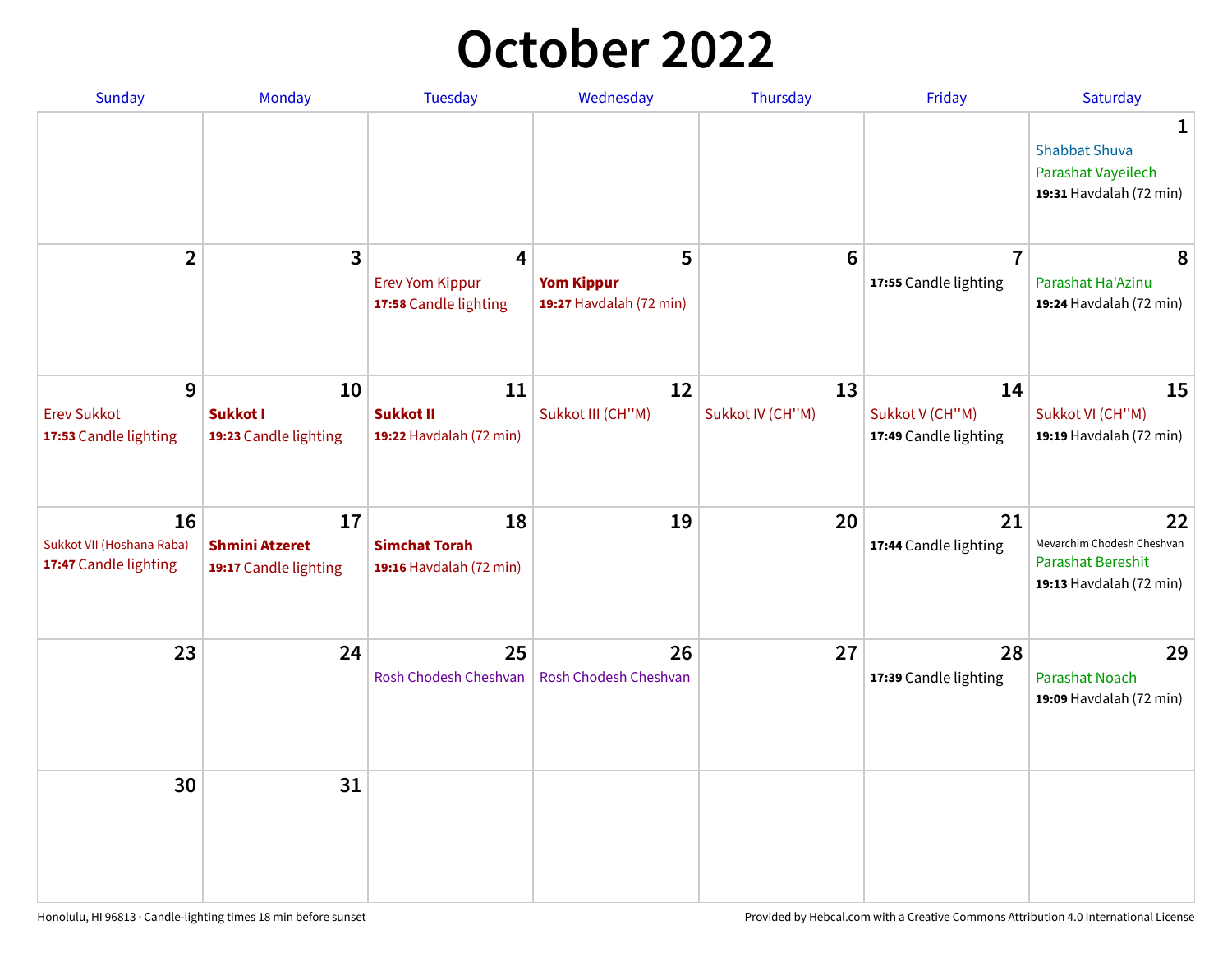#### **November 2022**

| Sunday         | Monday         | Tuesday                             | Wednesday      | Thursday                  | Friday                                             | Saturday                                                                          |
|----------------|----------------|-------------------------------------|----------------|---------------------------|----------------------------------------------------|-----------------------------------------------------------------------------------|
|                |                | 1<br>Yom HaAliyah School Observance | $\overline{2}$ | $\mathbf{3}$              | 4<br>17:35 Candle lighting                         | 5<br>Parashat Lech-Lecha<br>19:05 Havdalah (72 min)                               |
| $6\phantom{a}$ | $\overline{7}$ | 8                                   | 9              | 10                        | 11<br>17:32 Candle lighting                        | 12<br>Parashat Vayera<br>19:02 Havdalah (72 min)                                  |
| 13             | 14             | 15                                  | 16             | 17                        | 18<br>17:30 Candle lighting                        | 19<br>Mevarchim Chodesh Kislev<br>Parashat Chayei Sara<br>19:01 Havdalah (72 min) |
| 20             | 21             | 22                                  | 23<br>Sigd     | 24<br>Rosh Chodesh Kislev | 25<br>Rosh Chodesh Kislev<br>17:30 Candle lighting | 26<br><b>Parashat Toldot</b><br>19:00 Havdalah (72 min)                           |
| 27             | 28             | 29                                  | 30             |                           |                                                    |                                                                                   |